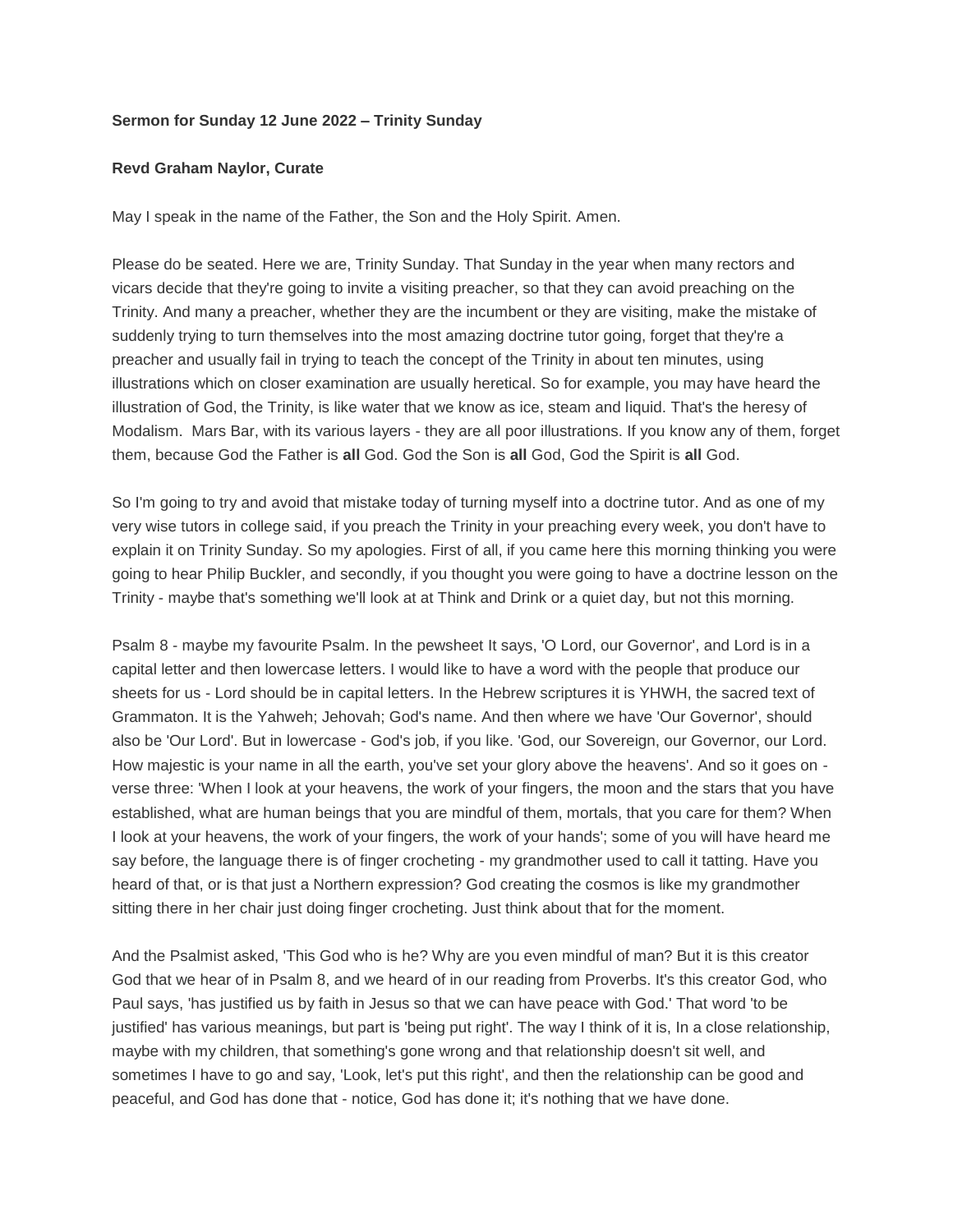So God has justified us by our faith in Jesus, and then poured his love into us by the Holy Spirit. There you go; we've got in the doctrine of the Trinity - the Father who sends the Son; and following his Ascension, the Son and the Father sending the Holy Spirit at Pentecost; the Son, who is in some way limited after the incarnation.

You may remember, I said a couple of weeks ago, the incarnation means that Jesus, the Son of God, became man and remains man - even now; Jesus didn't just borrow a body and give it back. He **became**  man and then he sends the Spirit to be - the Greek word is Paraclete; there's no good translation; in fact, one of the translations of our Bible actually just doesn't bother, it just says Paraclete; I think that's a bit of a cop out, but - advocate, one who comes alongside as a guide, one who is a comforter available to everyone, not limited, if you like, as Jesus is by having become human.

And then our short Gospel reading from John 16, which echoes much of what Jesus has been saying in John 14, in the farewell discourse. It's well worth reading John 14, skipping 15, the bulk of which is about 'I am the vine', and landing in John 16 and go, oh, I see, Jesus Is sort of repeating this, maybe the disciples didn't get it first time round. But Jesus has been preparing the disciples to face hatred and persecution. As Paul says in his reading, sufferings. But he stops because the disciples can't take anymore. But he promises, when the Holy Spirit comes, that that conversation will continue and go further.

Let me give you an illustration. I spent two years nearly in theological College, and many of you will have spent time, a couple of years, in College, or in apprenticeships, training for future work. And you will know that you can't learn everything that you will need for the future in those short years. And because of that, in my case, I stay in touch with a couple of my tutors, Mike Thompson, who was my pastoral tutor, my Greek tutor, my New Testament tutor. We played rock guitar together, that's another reason we stay in touch; and Chris Pemberton, who some of you will know from Quiet Day a couple of years ago, and he came to preach last year after I was ordained priest. And Chris and Mike are available to me by phone and email, and I can just go 'in College, you said... Can I just check something? Can I explore it further? I thought I understood it when I was in your lecture, but now I'm in parish ministry, it doesn't seem to fit. Can we have a discussion? And some of you may have done the same with your apprentice masters going 'When I was doing this a few years ago... I've forgotten it; or it's not quite working out.'

And in a simple way, this is what Jesus is promising his disciples, and he's promising each of us here in Lavenham today. The Holy Spirit, Jesus promises, will guide us, will guide us into all truth, or maybe better guide you **in** the truth. Note the Holy Spirit guides; the Holy Spirit needs; the Holy Spirit does not control . It always worries me when I hear people praying, 'Lord come and take control'. Now that's not the way it is. Somebody once described the Holy Spirit as the perfect gentleman... guides and leads.

But what is this truth that the Holy Spirit is going to lead us into? We often think of truth as knowledge but didn't Jesus say he was the truth? Could it be that the work of the Spirit is to guide us to Jesus and guide us in a life following Jesus, to a fuller understanding of what it is to be followers of Jesus; what the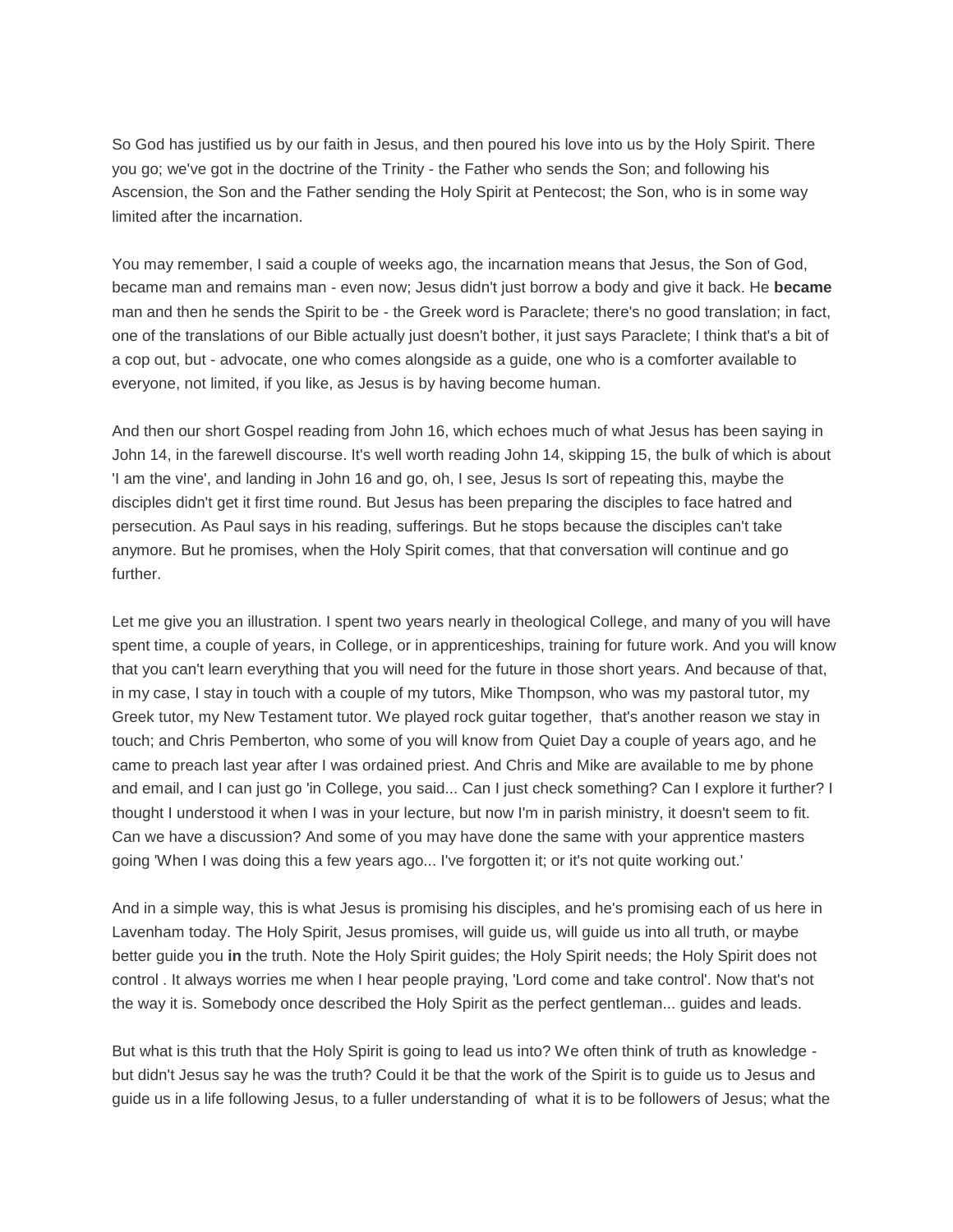way of **life** looks like, as a follow of Jesus. After all, the early Christians were not called Christians, they were called followers of the way. And the pouring out of the Holy Spirit, which we celebrated last week at Pentecost, speaks of intimate relationship, the relationship between the Father, the Son and the Holy Spirit; the relationship we have with Jesus the Son, with God the Father, the intimacy of presence and communication.

But how do we experience that intimacy? Well, like any other relationship - by spending time together, or if separated by distance, by talking on the phone, video calls. That's how we have relationship with our friends, with our family, with people that we are close to. How do we do that as followers of Jesus? Maybe prayerful reading of scripture, asking the Holy Spirit to lead us into truth as we read it. The Holy Spirit will never prompt anything or say anything to us in our prayer life that conflicts with Scripture.

In prayer, having a conversation with God, involving two way communication, listening as well as talking. So much of our prayer, isn't it brothers and sisters, is a shopping list of telling God what the problem is, what we think he should do about it, and who he should report to when he's finished doing it. I'm learning more and more that prayer is more about listening, letting God speak, enjoying God's presence.

But being led into the truth by the Holy spirit is also learning to know the voice of the spirit. And with this, let me close with a couple of examples. My friend Marcus from College, walking through Cambridge by the river. Marcus was someone who spent a lot of time in prayer. If we couldn't find Marcus, we'd usually find him either walking around the quad praying or in the Chapel praying. One day he's walking through Cambridge and he sees somebody just sitting on a bench. And as he recounted it, he said, 'I just heard the voice of the Holy spirit.' So I go and speak to them. Now, that's a bit weird - bench in Cambridge; somebody sitting there; Marcus just goes and sits on the bench - 'Hope you don't mind, I'd like to talk to you. In fact, I'm a follower of Jesus, and I believe that through his Holy Spirit he just told me to ask you a question, which is, "Are you okay?"'

The person broke down in tears. They were sitting on that bench because they were contemplating drowning themselves in the river. Marcus was able to talk to that person, get them some help. It all started because he knew, through spending a lot of time in prayer, he knew what the voice of the Holy spirit sounded like to him and he heard the Spirit say to him, go, sit on the bench and ask that person, 'Are you okay?'

One more recently - yesterday evening, for various reasons, I was ending up locking up the Church last night unexpectedly, and time to go home - it's been a bit of a long day. I heard the Holy Spirit say to me, 'No, leave the doors open, just a few minutes.' A young mother came in with her daughter, just to have a look. It turns out that they recently moved to Lavenham, come in the Church a few times. And I was just able to talk to them about the children's work, and invite them to come when we're doing children's activities, to like the Children's and Families Group on Facebook so they know when it's going on. Something really simple, that wouldn't have happened if I hadn't heard and listened to the voice of the Holy Spirit.